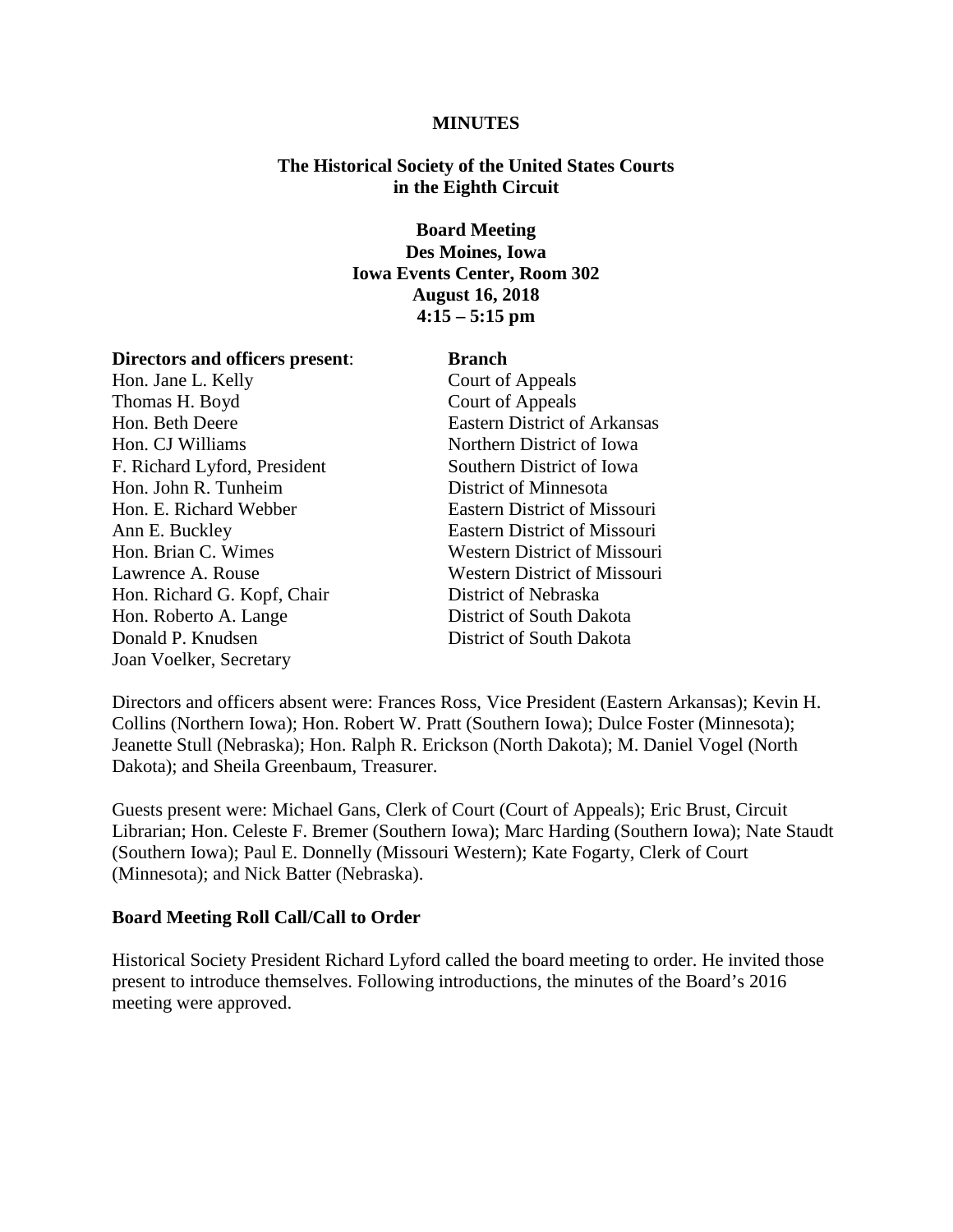## **Secretary's Report**

Secretary Joan Voelker thanked the directors for submitting their annual reports and said that the reports were available on the Historical Society website. She also noted that there were no outstanding reports.

# **Treasurer's Report**

As Treasurer Sheila Greenbaum was unable to attend the meeting, President Lyford read her written report. She reported a balance of \$9,990.73 in the parent Society's account and a balance of \$14,404.92 in the Court of Appeals account. It was noted that the Appeals account reflected the infusion of \$15,750 from the circuit attorney admission fee fund to support the Appeals branch's oral history project.

## **Election of Officers for 2018-2020**

As no new nominations were brought from the floor, the following slate of candidates was elected for a two year term:

President: Dick Lyford Vice President: Frances Ross Treasurer: Sheila Greenbaum Secretary: Joan Voelker

It was noted that Ms. Greenbaum indicated that she would be able to serve only one of the two years of the term, and Mr. Lyford announced that after 11 years of serving as vice president and president, this would be his last term as president.

### **Vote on Appointment of Assistant Officers**

[Because it was noted during an Executive Committee meeting in early 2018 that the longtime officers serving as president, vice president, and treasurer would each need to step down in the near future, Chair Judge Kopf suggested that under section 6(c) of the Bylaws, the Board could appoint assistants to shadow the existing officers.]

### *Candidate for Assistant Vice President: Nick Batter*

Chair Judge Kopf presented Nick Batter to the Board as a candidate to fill the newly proposed position of assistant vice president. He outlined that Mr. Batter was corporate counsel at a construction company in Omaha, had served in the U.S. Army Corps of Engineers, was an active volunteer in humanitarian aid, held a history degree with honors from Harvard, and was a published historian. He added that Mr. Batter authored an article while in law school on Judge Woodrough published in *Nebraska History*. [The article is "The Wayfaring Judge: Woodrough and Organized Crime in the US District Court."]

The Board voted in favor of appointing Mr. Batter as assistant vice president.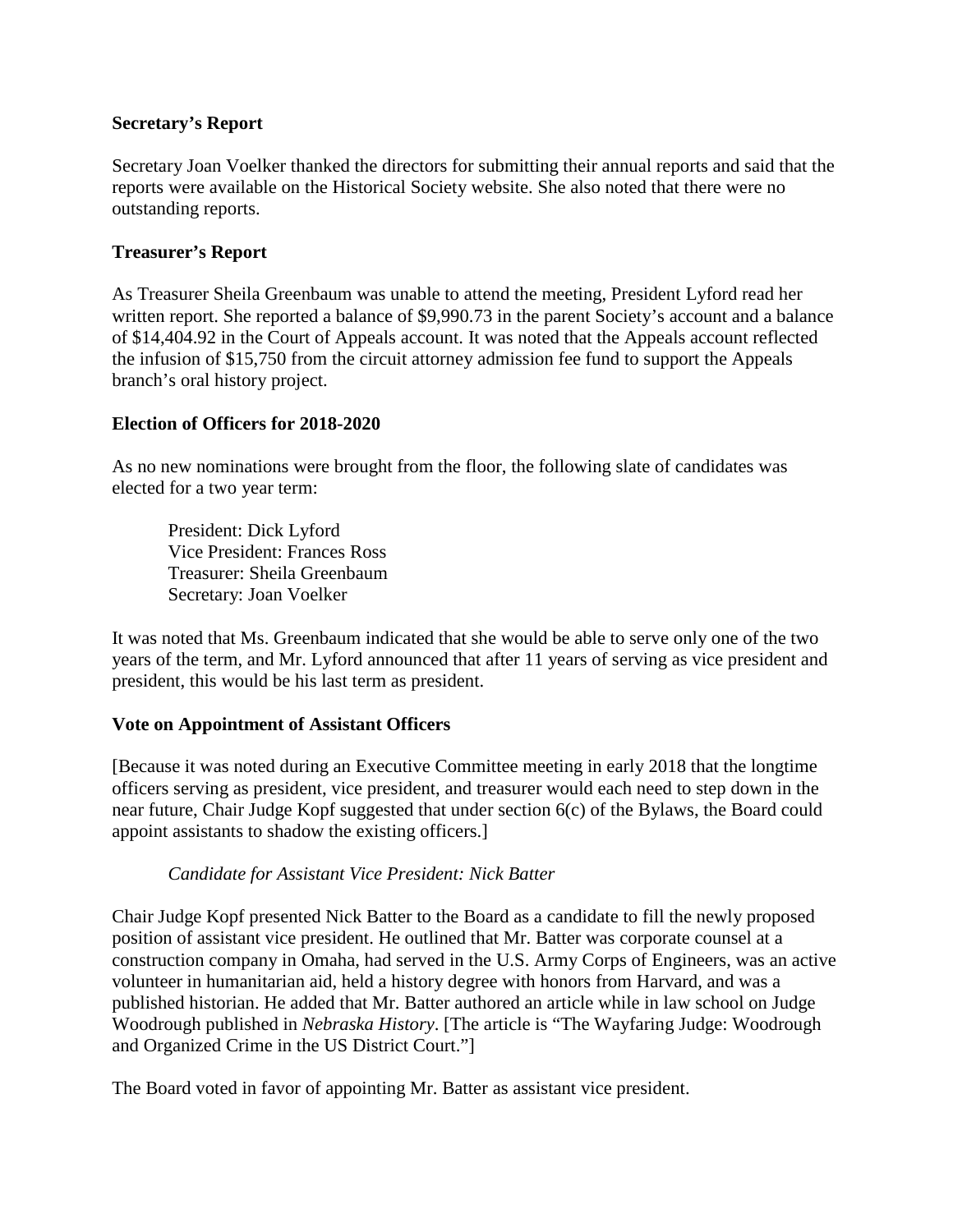### *Candidate for Assistant Treasurer: Nominations from the floor*

Mr. Boyd reported that a prospective candidate for the new position of assistant treasurer, a Minnesota attorney, had spoken with Treasurer Greenbaum regarding the duties of the parent treasurer but had not yet agreed to be considered for the new position. He also conveyed that it had been suggested that the Historical Society engage an accountant to assist the treasurer. Mr. Boyd said that he would follow up with the prospective candidate, and it was agreed that the Society would look into the suggestion of engaging an accountant.

With no nominations formally submitted from the floor, the board meeting continued to the next item on the agenda.

## **Amendment to Regulations of the Western District of Missouri Branch**

Mr. Rouse, board member for the Western District of Missouri branch and branch president, submitted proposed amended branch regulations for the parent Board's consideration. He explained that the regulations would more accurately reflect the actual operation of the branch as a self-perpetuating board of directors rather than a member-elected board. The parent Board passed a motion to approve the amended regulations.

## **Branch Reports**

President Lyford then invited the branches to report on their activities.

### *Appeals Branch*

Mr. Boyd reported that the branch has undertaken an oral history program to capture the interviews of the Court of Appeals judges who will reach the age of 70 by 2021. He said that the interviews of Judges Murphy, Wollman, and Riley have been completed and that the branch is trying to arrange the interviews of Judges Melloy and Loken. He said that Judge Loken had just agreed to be interviewed and that Judge Hansen will be the interviewer. Mr. Boyd then described a project to digitally capture the circuit judge portraits in the St. Paul courthouse and prepare short biographical sketches to accompany the images for placement on the Eighth Circuit website. He noted that this project could be expanded to other Eighth Circuit courthouses. Additionally, he said that the branch has worked with the Eighth Circuit Bar Association to publish articles in its newsletter.

### *Iowa Northern Branch*

Judge C.J. Williams reported that he and Hilary Naab, U.S. Courts Librarian in Cedar Rapids, are working to update the court's history. He said that the branch is also planning the oral history of Judge Scoles, who has agreed to be interviewed. He noted that the History Center, opened in the Cedar Rapids courthouse in 2012, needs updating, as the Northern District of Iowa has had a significant change in its bench in recent years. He said that the Sioux City courthouse is creating a smaller scale but high-tech display for its hallway lobby area.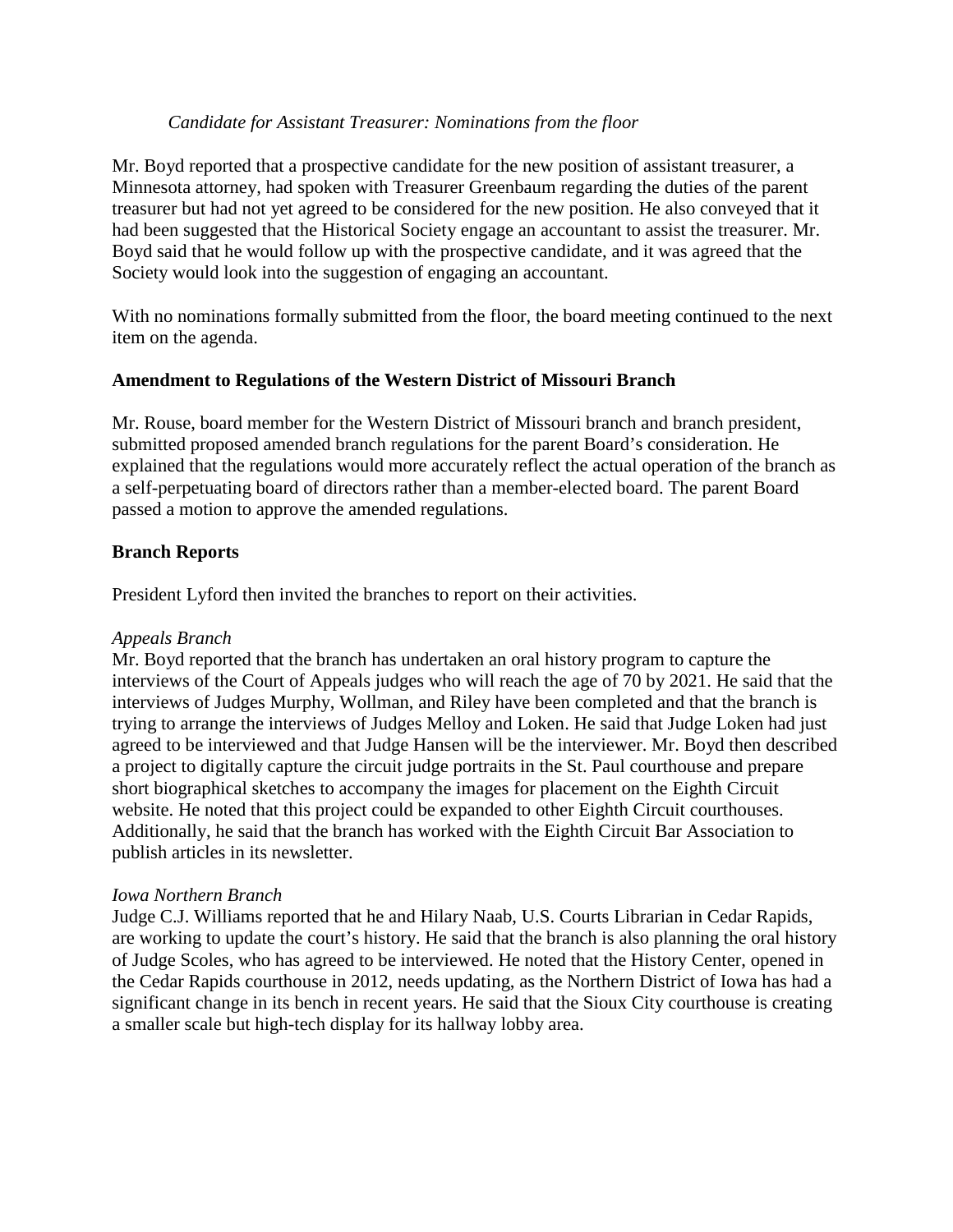#### *Iowa Southern Branch*

Judge Celeste Bremer reported that the branch just completed an update of its 1995 court history, *No One Is Above the Law*. She noted that the content of the first edition is included in this second edition but has been edited to a newspaper style of writing to be consistent with the new content. She said that the branch is working to have the book, just released in print format in time for the Judicial Conference, also released as a Kindle book.

Mr. Lyford reported that the oral history of Neal Smith, former U.S. Representative for Iowa, has been completed and is available through Drake University. He announced that a biographical article on Judge Longstaff, written by Anthony Gaughan, will be published in *Drake Law Review* in the fall.

#### *Minnesota Branch*

Chief Judge Tunheim reported that the branch has commissioned painted portraits of four of the district's deceased judges (Nordbye, Neville, Donovan, and Bell) and has held the portrait ceremony for Judge Nordbye's portrait. He said that the branch has two books in progress—a full length history of the court and a photo book of the district's courthouses. The branch has continued its Portraits of Justice oral history program and is refreshing photos of the judges and gathering bench photos. The branch is also working with GSA to refurbish the historic Fergus Falls courthouse, a project which will start this fall.

### *Missouri Eastern Branch*

Judge Webber reported that the branch completed a history of the district authored by Burton Boxerman and several oral history interviews of its judges (Hungate, Filippine, Nangle, Webster, Jackson, Limbaugh Sr., and Webber). It is working on the interviews of Judges Shaw and Hamilton, and continues work on videos on the district's 17 most significant cases. He mentioned that it took two and a half days to film *Dred Scott* and that the branch is finishing the filming of *Schlup v. Delo.* He said that Education Coordinator Rachel Marshall reported that over 5,000 persons toured the Eagleton Courthouse last year, which has the Judicial Learning Center. He noted that the Cape Girardeau courthouse has a smaller but impressive learning center.

#### *Missouri Western Branch*

Mr. Rouse reported that the branch has planned four more programs this year in its successful speaker series and has retained a former Kansas City Star reporter to conduct the interviews and complete the oral histories of the district's six senior judges. He said that two interviews have been done and that it has worked out very well to use a reporter.

#### *Nebraska Branch*

Judge Kopf announced that a history of the district entitled *Echo of Its Time* is slated for publication by the University of Nebraska Press in February 2019. He said that authors Professors John R. Wunder and Mark R. Scherer have done an enormous amount of work for a small fee. He said that the district would be unveiling a very good portrait of Justice Samuel Miller on November 30, 2018.